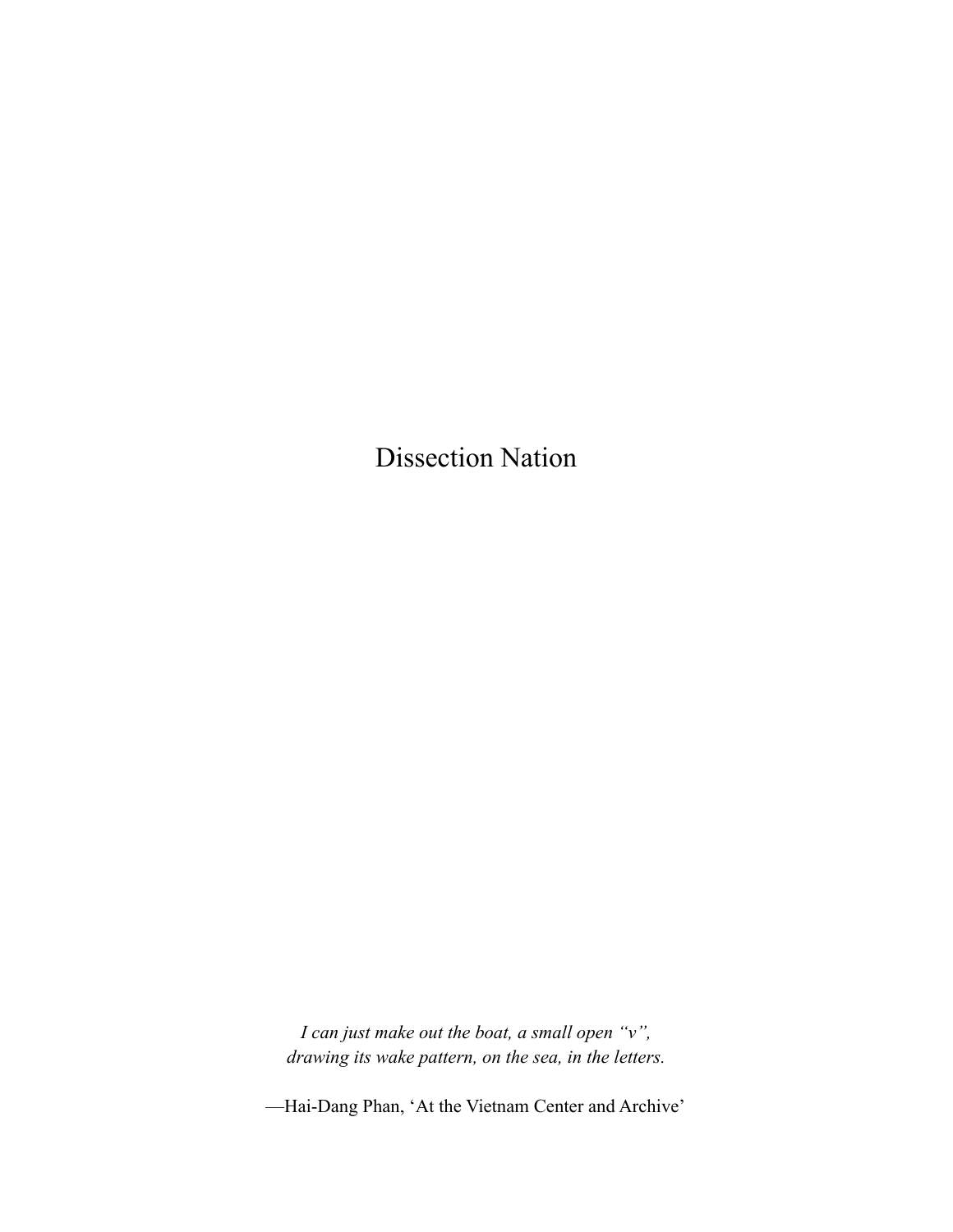### **On Reading a Bestselling Novel about The War**

I do not read it. I dislike the style<sup>1</sup>, letters not lushly revealing selves.

She writes $2$  she picked rice from the rubble. You read $3$  she cooked rice in our family's blood.

<sup>&</sup>lt;sup>1</sup> Actually, it's how my skin pricks as my people flee bombs loosed by my people joysticking B-52s over trees.

<sup>&</sup>lt;sup>2</sup> I lied. It's how the narrator creeps out after the vibrations. Sees, flung on branches, our organs. Do they know how to bleed? She doesn't itemise how many fragrant days a brain rests on a leaf, how many birds peck through our lungs. I require photographs and receipts, recordings of organs directing organs into trees.

<sup>&</sup>lt;sup>3</sup> All right. The problem—yes, I'm ready to confess!—were the noisy gyrations of your eyes reading over my shoulder. Together we scanned letters printed on dead trees. But you've always been a better multitasker. You read me.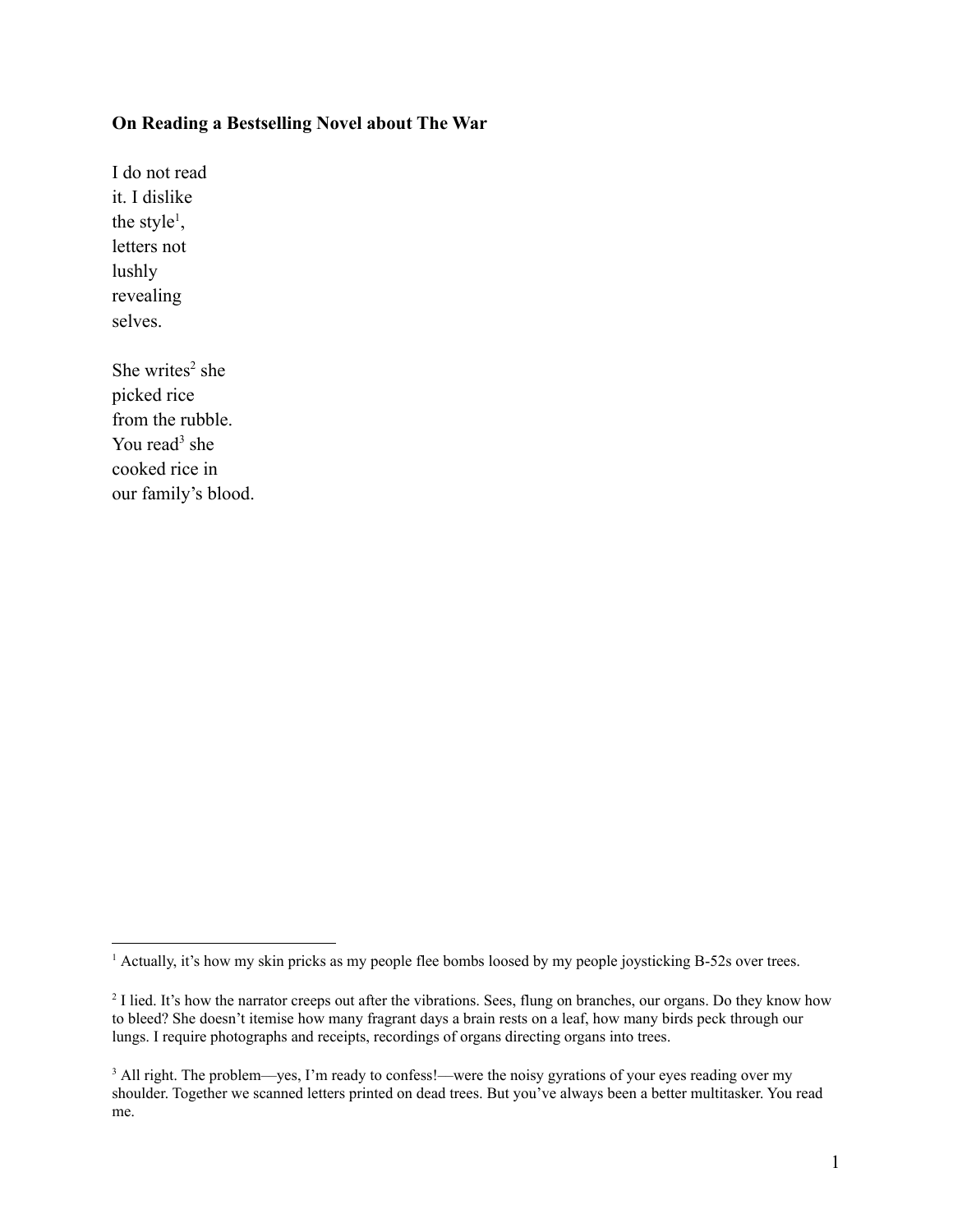#### **Dream Diary**

<del>utdont</del> MT-TYPSTIECHY , rimieren 衡

#### <del>Mywyrresident</del>

<del>Thomhing what to me essamperaboa Mine Ching</del>y with second temperature and the phone of the phone of the same of the same of the same of the same of the same  $\alpha$ intelligence beenweeshawentherdeasubserubad. <del>tv do a good cnough j*o*b in ty hystoty to hountelligen</del> وسوتس

#### **Howell construction**

then simply flying. <del>Nicy veget the methods of the Cambodians to talk to and a holi circl</del> mindowsthinknihop.hans-dom-onough-thereperlipe-second as I nave-puron-nere now r-want-you-governed convictors r-congl thing 15 and it want with the every goddamn thing that can fly green increase <del>nd hitus terman sa getahatra</del> term

#### Kalendrights

Time concentrations for Tomorrow aniesis clear

KanaTabadanan asing has

<u>wan-dira dong mga makambang musiking diawasin dukabiwa nond-somor</u> They are running these goddanin milk runsts at the air nedal was xwaw haya tincway na dinga tisang para sina ing strebioswingtwine dries bonus is down-**Links** erpresenseristrakoniusgovernuteksinsgovernutetak سمآت

#### <del>in Taley Most Conservation procession</del>

<del>mine Hymne Inghwydd Gallyn addwirioghadd y cyboliolio</del> <del>osja svena na mjegoviti se okaza</del> hing jungle werkenderen theor Thereters a kongeranda i gressi uthunganoloipeynjawantutharboliseopeannohip ملححمة ستس **Akosovand wswerd the hell current them** بانكعنت **Time of Association American conservation** massacas month erge

#### Kwa Ri Edinadia ku ja a Adeanti

IVOW that he's got to understand. The workersecond thing on this drift and Pwznie you ne tell bodrep Hi zna met diarethows what firewede ented we lo. dilingsuformarksmitmen the bestey undercountlindent and mean <u>gotnye artiyetnanya plaarmatritiko applearmeanjaavo anderer you at titem melt</u> **Stewartshire** absolute becare we auseppinaarotanoneemmandaanusenee <del>sowglowing www.database.com</del> South-Vietnames hovedes the treeps here to uplead them den't they?



 $\epsilon_{\rm g}$ 

ط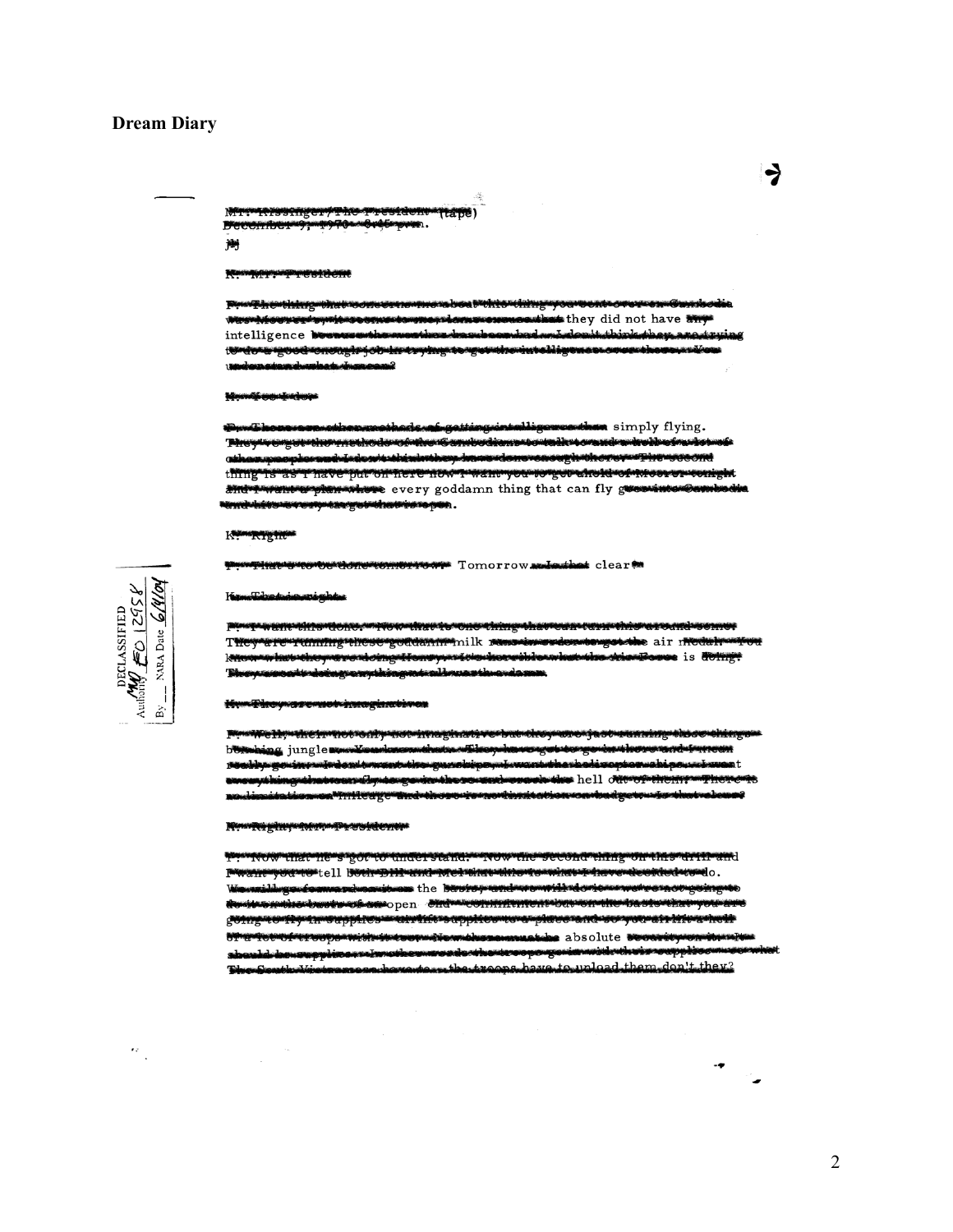### **The Frog Doctor**

*The picture of the world's greatest superpower killing or seriously injuring 1,000 non-combatants a week, while trying to pound a tiny backward nation into submission on an issue whose merits are hotly disputed, is not a pretty one.*

—Robert McNamara to Lyndon B. Johnson, 1967

No matter how many times you kiss the frog baby, it won't transform. It speaks French. It speaks Japanese. It eats ketchup and mayo, sliced Michigan blocks

sweating on the bed of a truck. You kiss it with forceps winced through a speculum yawned wide as the country's coast, then kiss it

with an operative report: the membraned brain, the clam eyelids, the skull above sliced clean. A kiss is newness, then routine. The uterus owner slumps,

clutches one breast with its nipple squeezing a teardrop as the other tips back to her village like a navigator's needle.

You leave your shift starved, buy a quail shellacked dead by a man on the street. Through your incisors thread thin ribs. On your tongue tracks

the orange of iodine on a gash, the colour of mother after mother bargaining the birth of the nearly dead, the tint of silt in the river

below *dấu ngã* ropes you crossed to hide the worth of your family's foreheads. The mothers tempt the creatures permitted to remain on Earth:

the singing carp, the daughter peach, other beings not yet sealed in the human skeleton a spectacled man hinges together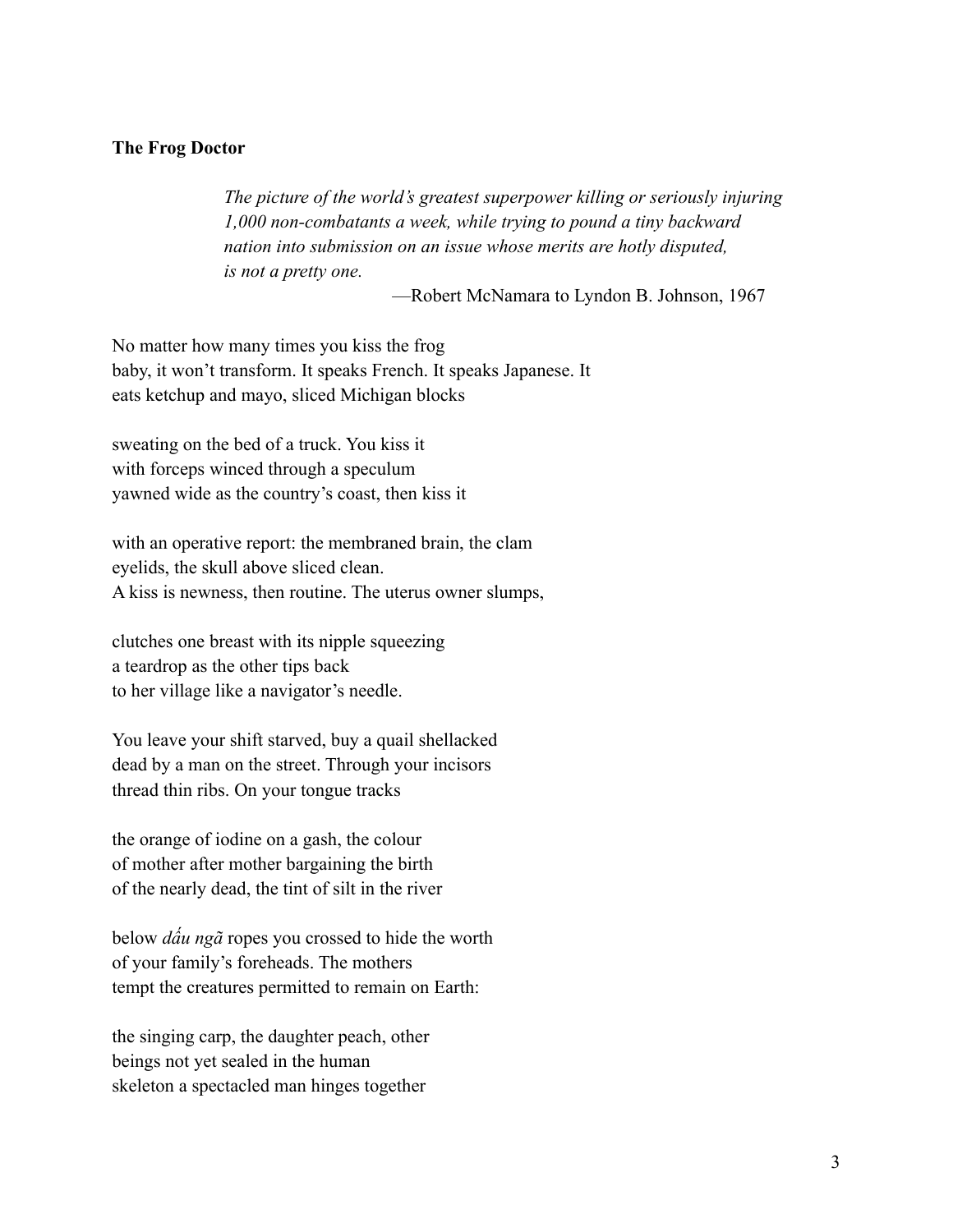with nails. A man lurches acid at an ice-skinned woman. A man levitates his treatise with a fist of balloons, slips it across your gate. You know the bogeyman

takes bribes in foreign currency. Tally up the gifts: how many captive families were split so you could feast on one calf's leg. Plump as fetuses

or basil seeds swollen in sweet water, the balloons begin their inquisition. A doctor is trained to spot analogue. Tell them of the orange jade you found in a monsoon,

how the light inside knocked like a chain on a dog. Tell them of the gobbledygook the men scrawled in the brains of all the blessed sprogs.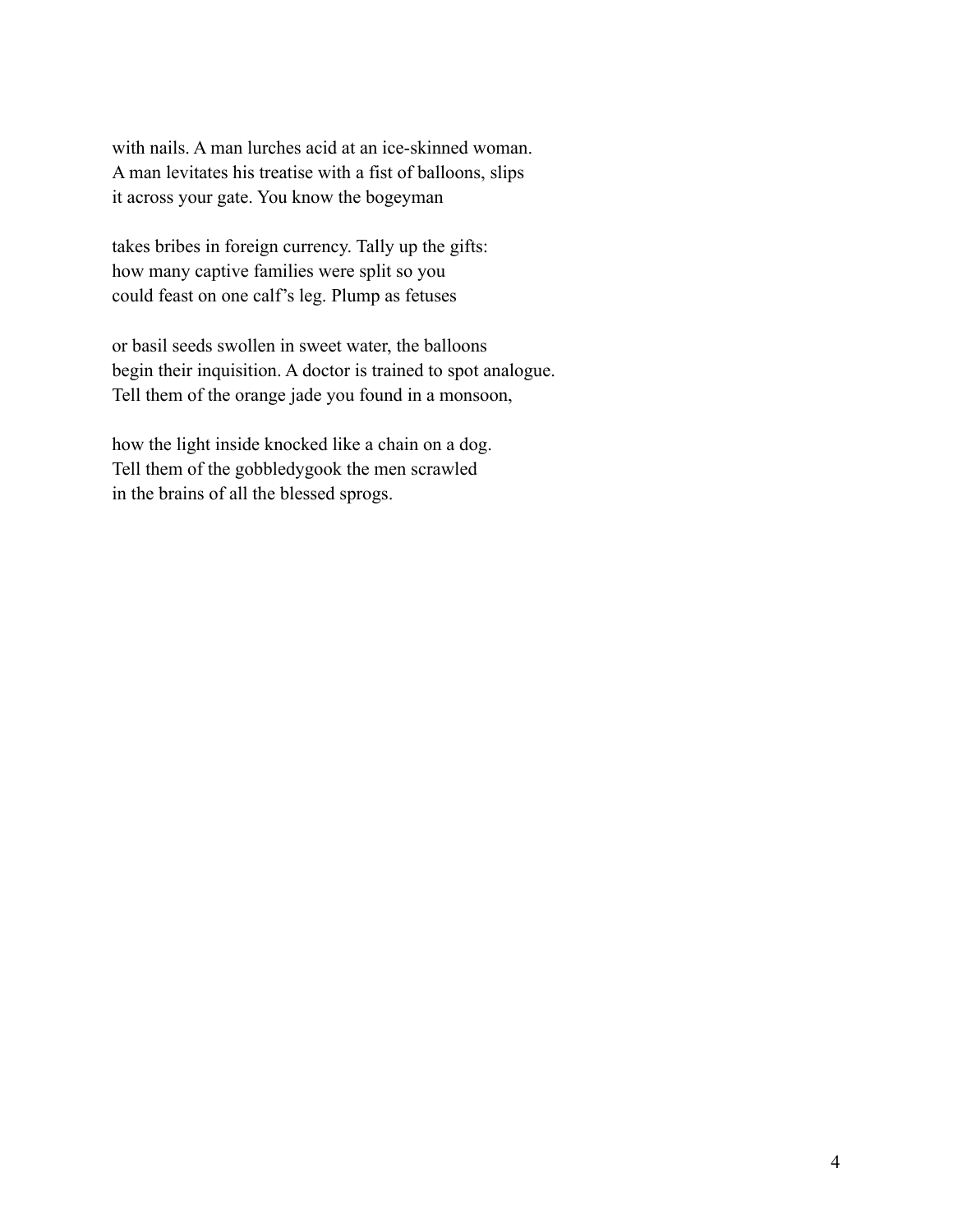# **ACT II**

## SCENE 2

*The silent deck of a fishing boat populated only by women and children, including LINH, a teenage girl in a red shirt. Some squat, others sit cross-legged; all gaze at the door of a fish freezer, from which emanates the cries of invisible men. A rope and gangplank connect to an unseen vessel offstage. RED BANDANA, the captain of a boat of fishermen-turned-pirates, and a SECOND PIRATE cross the gangplank and board the fishing boat.*

 $RED$  BANDANA \*\*\*\* \*\*\*\* \*\*\*.

SECOND PIRATE *(Stops in front of LINH, then unsheaths a knife and points it at RED BANDANA*) \*\*\*\*\*\*\* \*\*\* \*\*\* \*\*\*!

> *(LINH rises and walks to RED BANDANA. SECOND PIRATE selects six more teenagers to join her.)*

RED BANDANA \*\*\*\*. *(Bandana flaps in the wind, a national flag.)*

SECOND PIRATE *(Points at the gangplank and pokes the knife at LINH's hip.)* \*\*\*! \*\*\*!

*(LINH and the others cross the plank, looking below; they cannot swim. RED BANDANA and SECOND PIRATE follow. The gangplank is pulled offstage.)*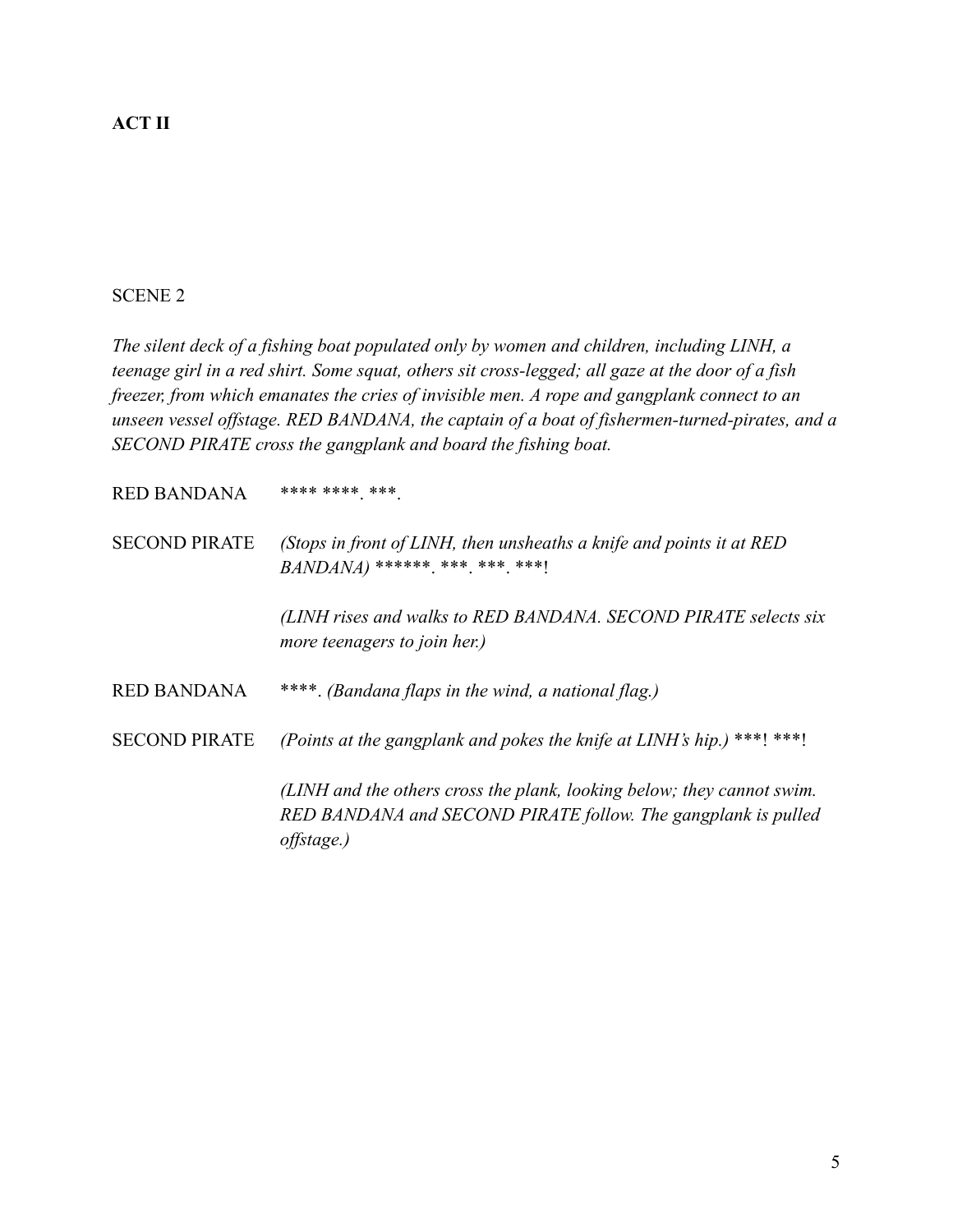## SCENE 3

*The silent deck of a fishing boat populated only by men––RED BANDANA, SECOND PIRATE, THIRD PIRATE, OLDEST PIRATE, and others––and the seven teenagers, lined up to face them.*

RED BANDANA \*\*\*. \*\*\*\*. *(Bandana waves, a national flag.)* SECOND PIRATE \*\*\*\* \*\*\*\* \*\*\* ... \*\*\*\* ... \*\*\*\* \*\*\*! *(Drags a teenager to a cabin.)* THIRD PIRATE \*\*\*! *(Does the same.)* LINH *(Drops to her knees in front of the OLDEST PIRATE, squeezing her palms together as if in prayer.)* Papa! *(The OLDEST PIRATE takes her to a cabin.)*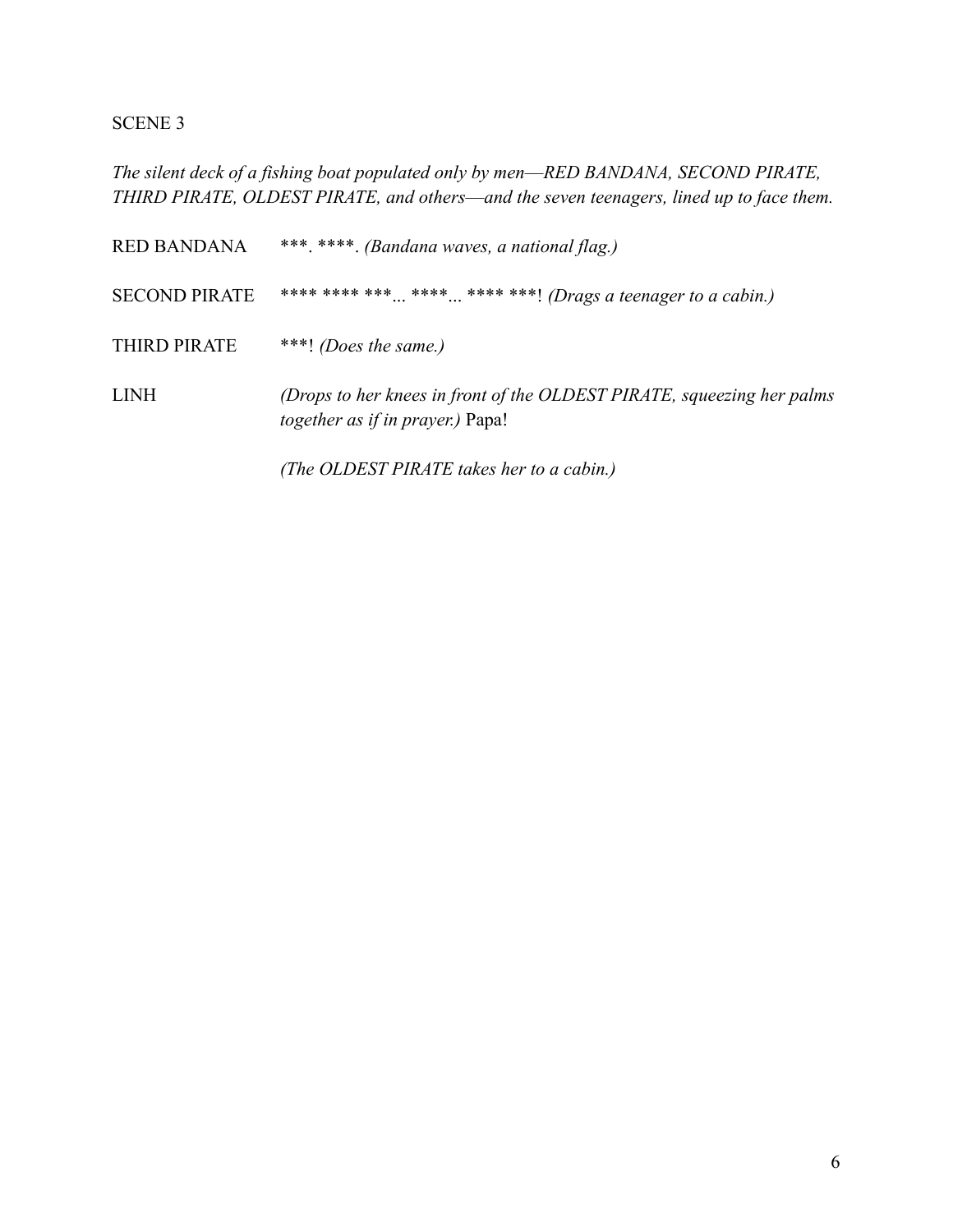# SCENE 4

*Night. The deck of a fishing boat. Shapes of humans. Sounds like dying grey birds. A spotlight illuminates LINH, pulling herself along the rope. Undulating around her are immense strips of red cloth, waved up and down by hands offstage.*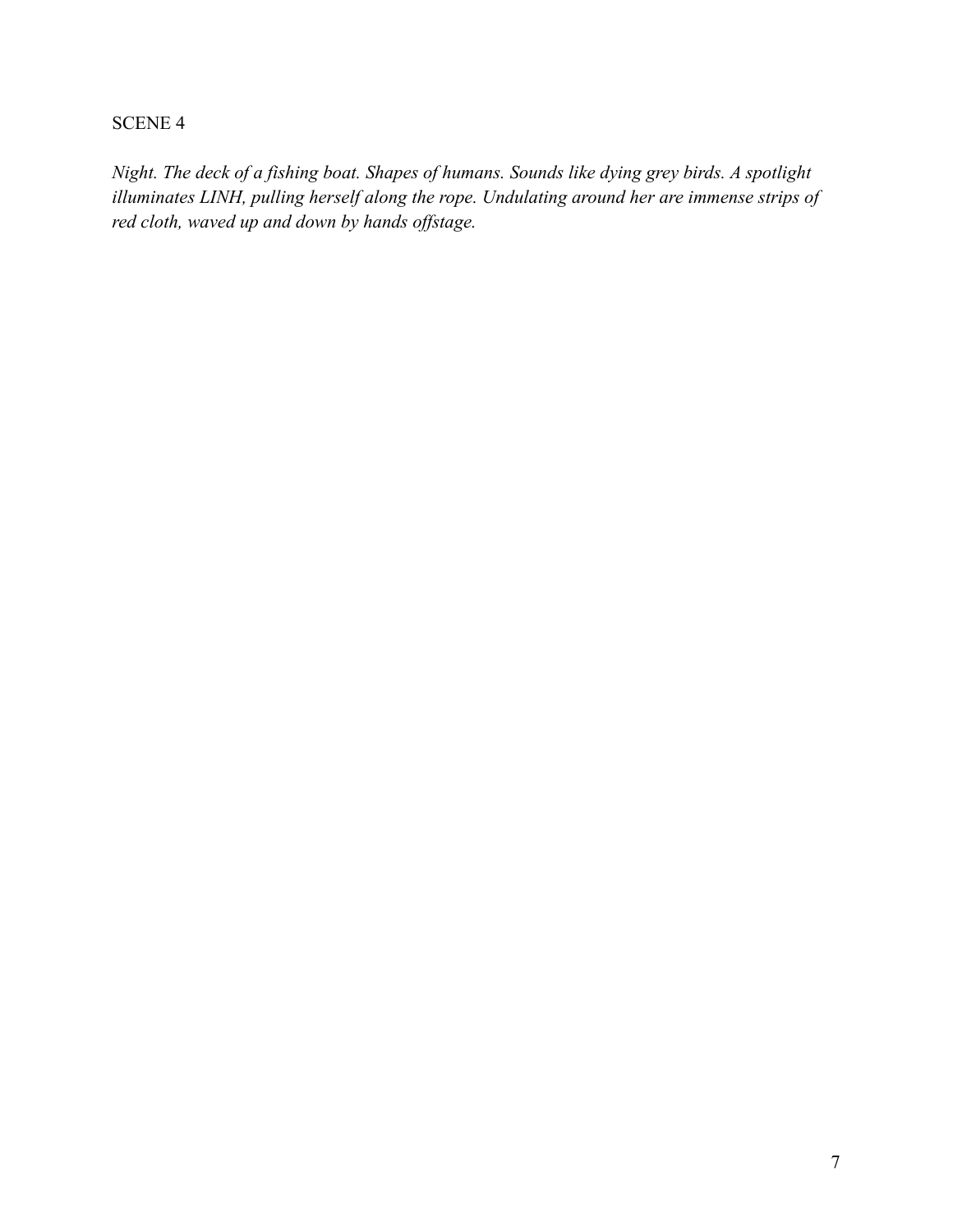<sup>4</sup> Vietnamese for 'help'.

8

*Cứu!*

*Cứu!*

*Cứu!*

*Cứu!*

*Cứu!*

*Cứu!*

*Cứu!*

*Cứu<sup>4</sup> !*

*Cứu!*

Cull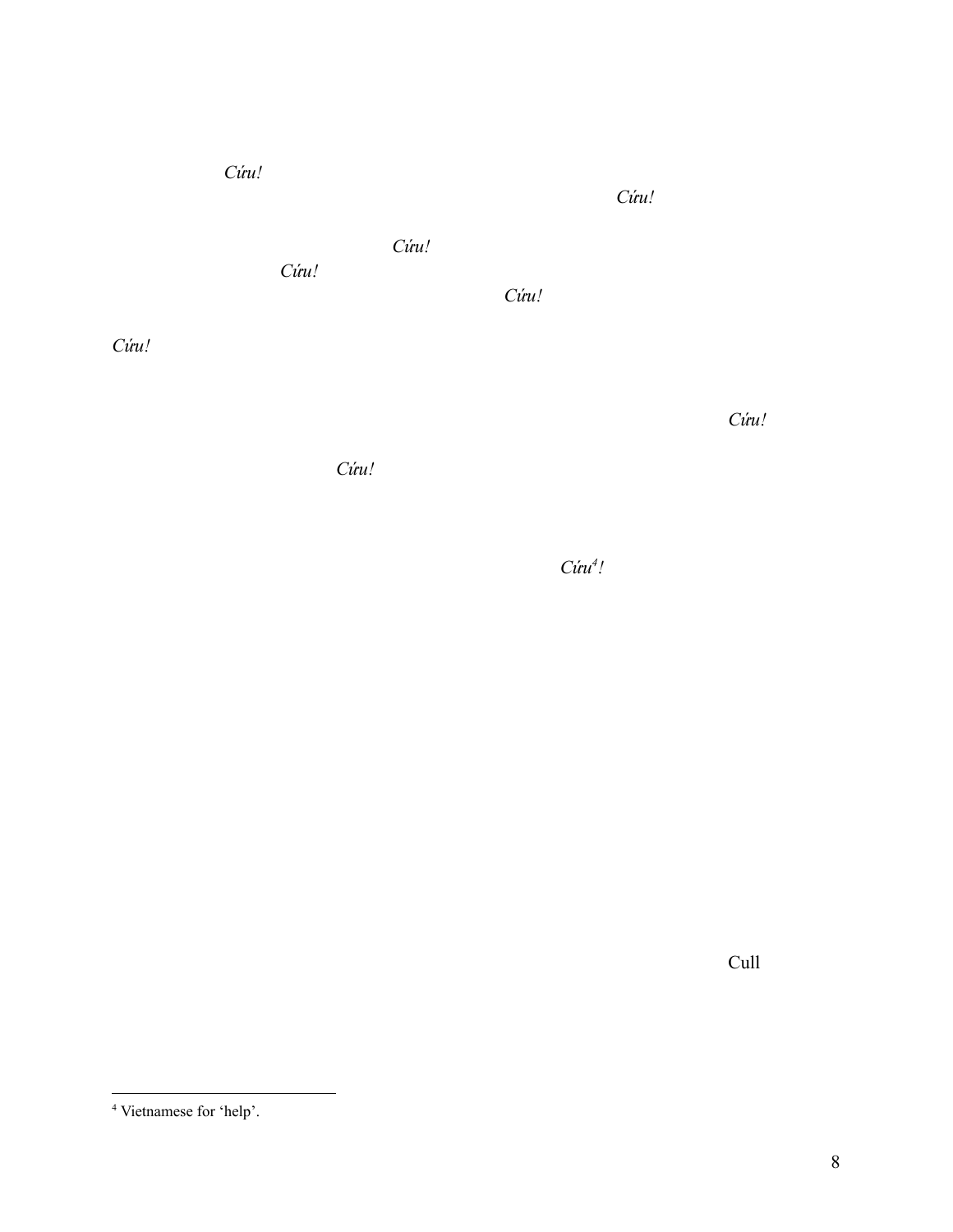# **Autobiographies**

### *Hypophthalmichthys nobilis*

You have read the story: I was born a carp at the bottom of a well. Periodically, sunlight was eclipsed by the curve of a worker's hat. Carp-father sang to me and circled the well, always counter-clockwise, always counter-clockwise. Through the dark water I saw the eggs of my mother. Carp-father and I swam our circles. We never had to see each other in the eye.

Tell me how long I must circle till my wish is song. Five apricots are ripening in the arms of an ice-skinned girl.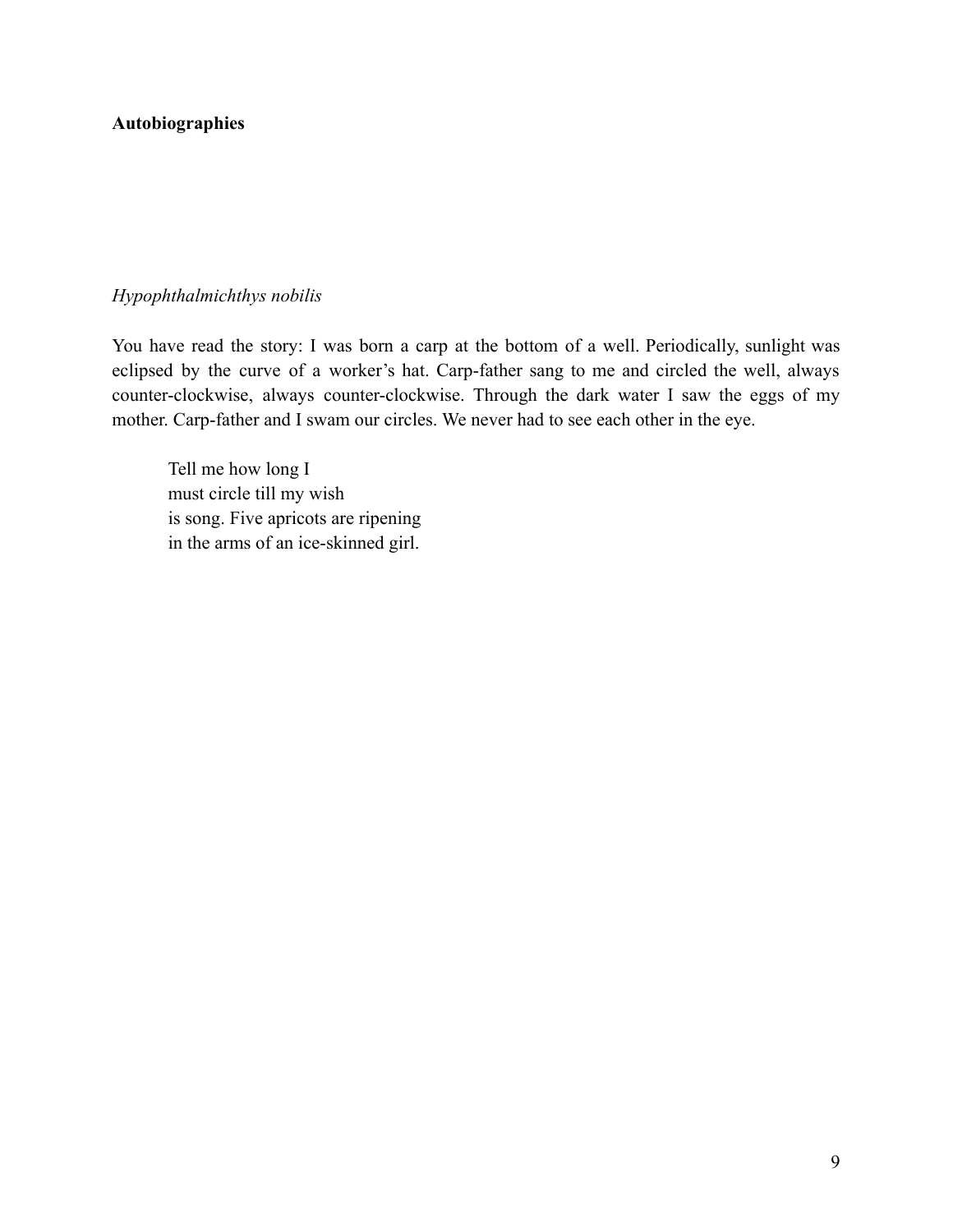# *Cyprinus carpio*

In a small town near the border I meet five cats; one follows. A cat and a carp should never mate; can never mate. A teal geode glints in my eyelid. I lied: I had a sister.

A man lays New Year's bodies on ice: clams, a dozen mackerel, two carp with magnified eyes. Asian invasive species survive weeks in dead water by eating oxygen from their own flesh. But stories need alcohol to stay alive. These fish teeth shape to their feed: stale rice, women's bones, a sister's shredded clothes. The rhythm of salt vibrating, sluicing into the common, percolating the invasion.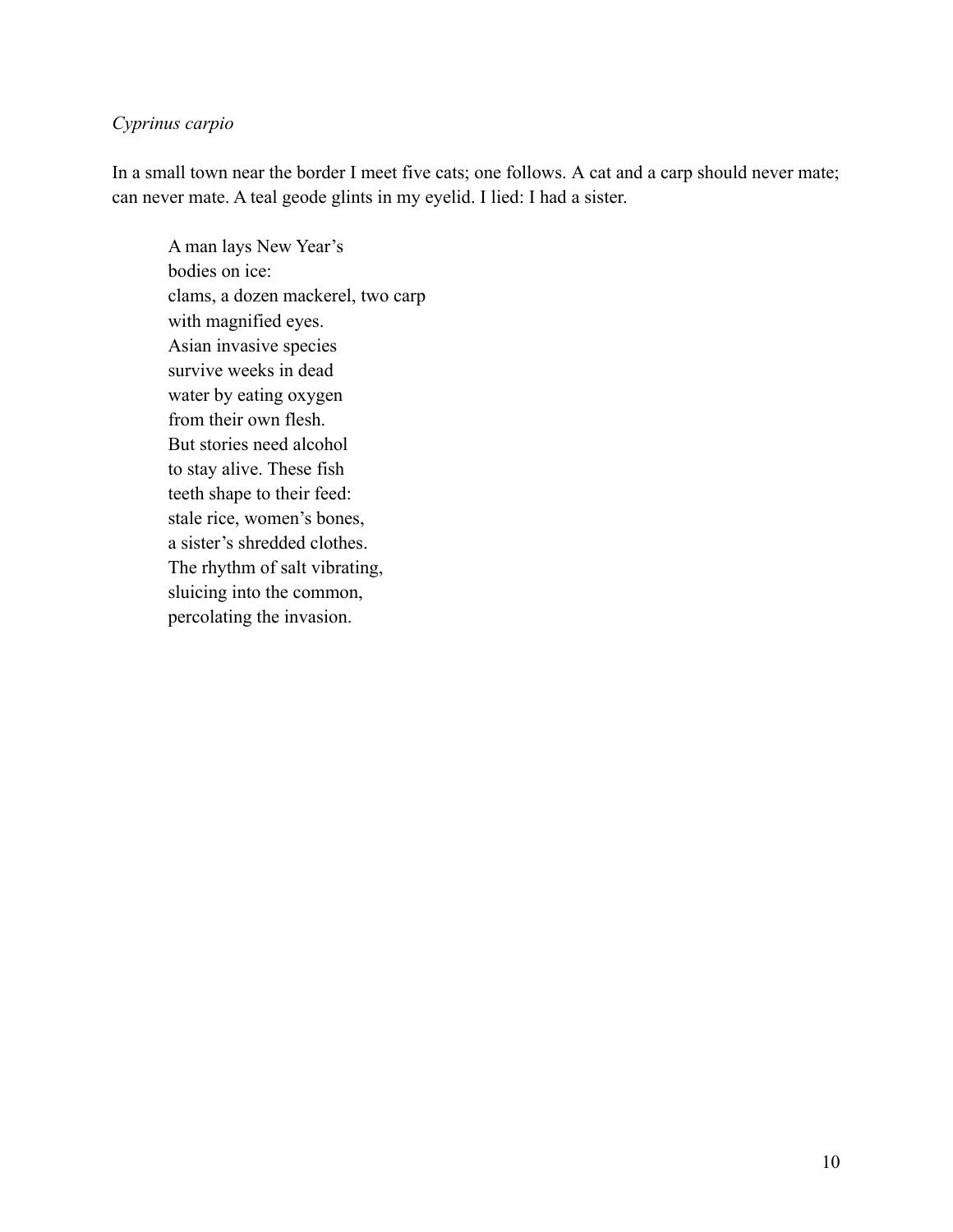### *Ctenopharyngodon idella*

Where are the men? At the *bia hơi*. Under ground. On the horse. By the paddy. On a horse, by a paddy, chewing a betel leaf wrapped by women's fingers. The men supply a carp, a dress, a kingdom, water to boil. Quiet, they ventriloquize in carps' voices, deep and melodic like wells. The women murder carp and steam them for good luck. Don't trust a carp without a head or tail. Once I was promised a carp with both its ends and was delivered three fillets from a buffet; I didn't know whose flesh I chewed or whose fingers carved their shapes. The men: drunk-quiet torsos after liquor of tails and heads.

Light slants the angle you picture my eyes, yellow. I arrange museum flowers: birds-of-paradise, lilies clipped of pollen to remind us museums are for the dead. Who selects a family of ice and suicides?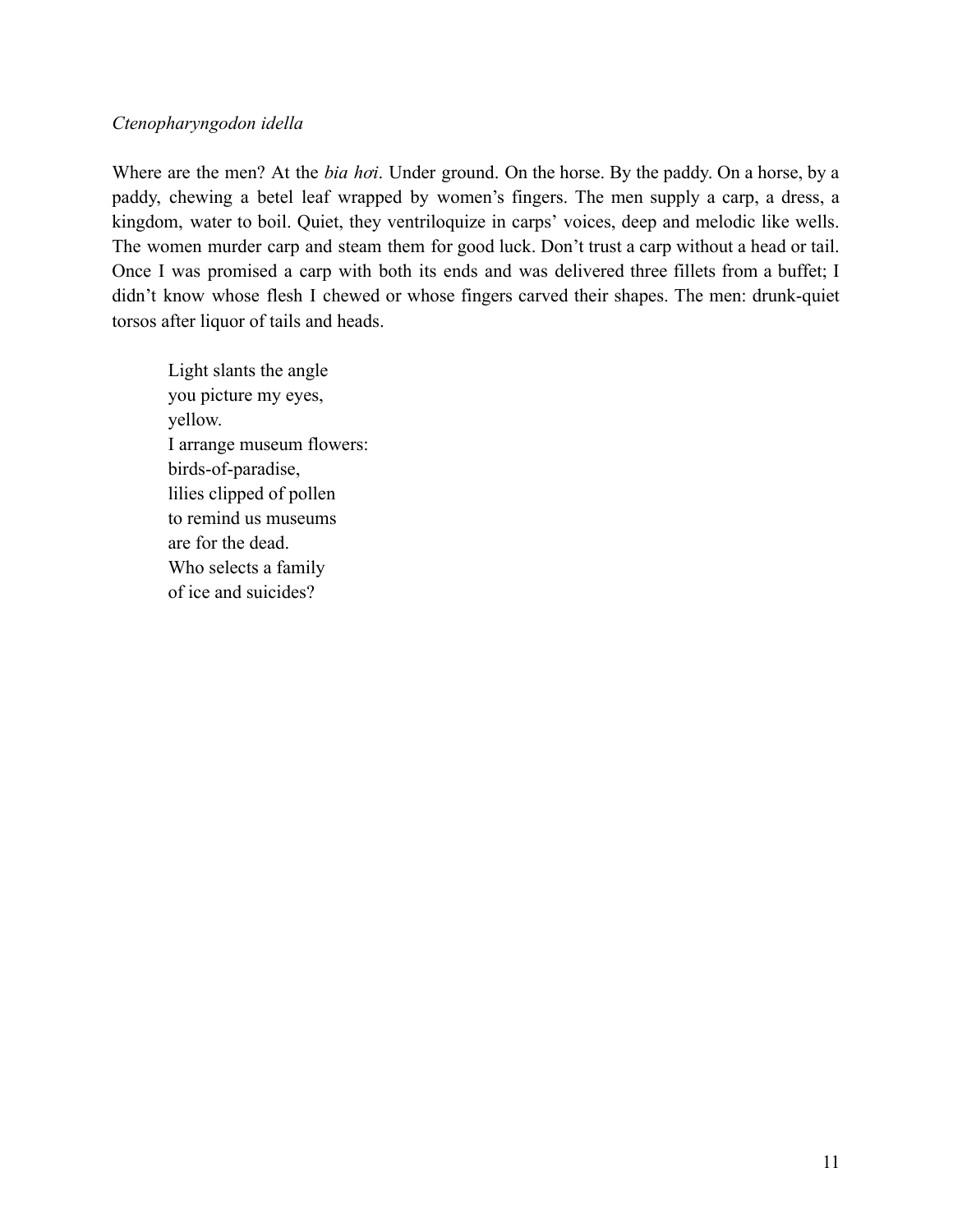### *Carassius carassius*

I attended Bible study in a small country to improve my formal Arabic. We met once a week at those one-person university tables whose chairs come attached. In our hunter green Bibles were diacritics special to holy language, including a fish, the kind on bumper stickers. I can't recall if the sign was decorative, signalled sound, or denoted meaning. At the time, I was decorative, made sounds, and pretended to have meaning. We read many stories, none of which I could see.

As many times as memory is played, I cannot: how her legs stuck together like knives grinding on the chopping block, how her torso bent like the bones of a fish. When the man fell from the tower, we watched him glide into our shutter. Like walking off a step knowing below. We don't know if he gulped condensation from a hundred stories or glimpsed his mother, said, *Ma*, like my sister, gasping for carp-mother boiling water for the head of her son.